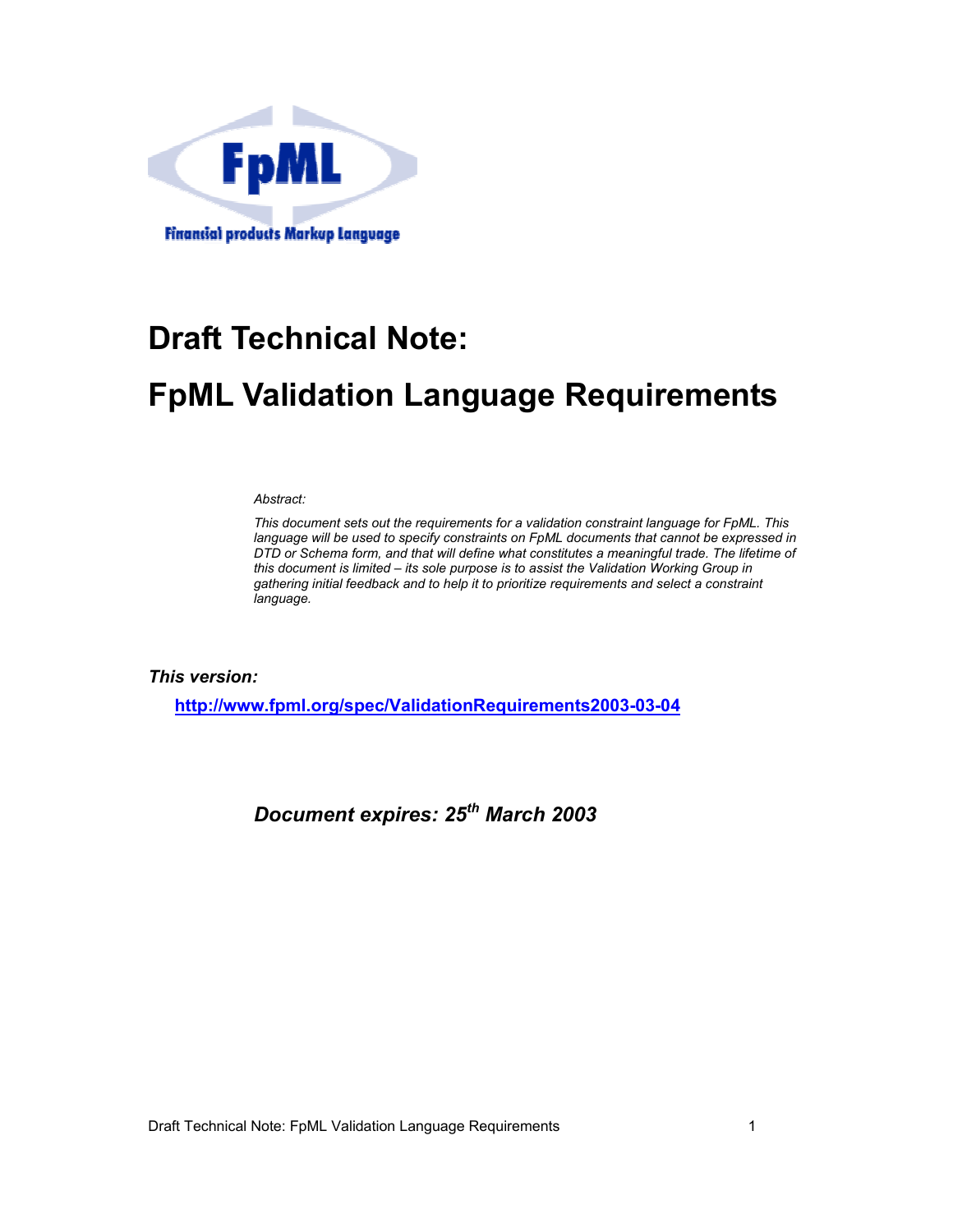**Copyright © 2003. All rights reserved.** 

**Financial Products Markup Language is subject to the FpML public license. A copy of this license is available at http://www.fpml.org/documents/license.** 

Draft Technical Note: FpML Validation Language Requirements 2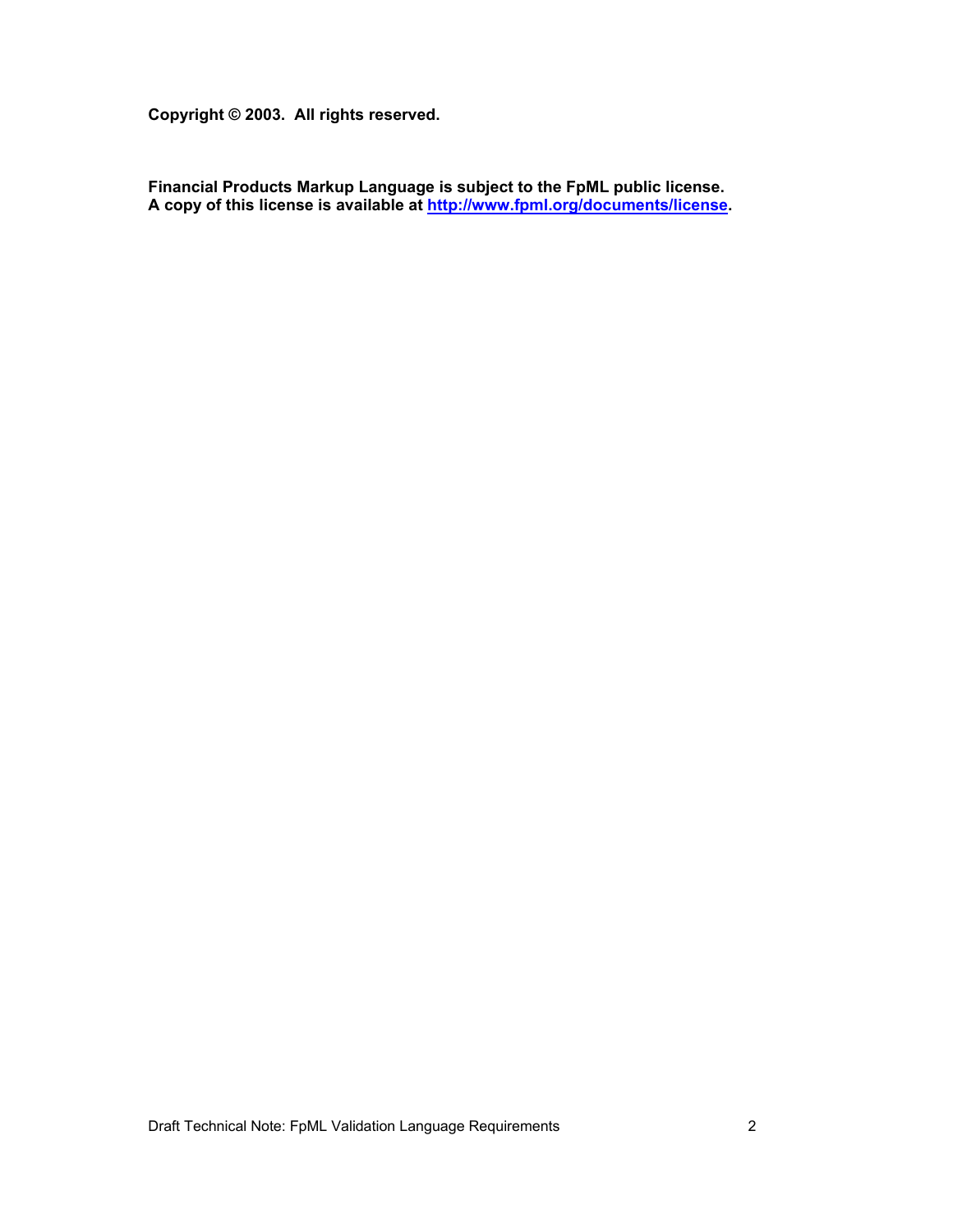#### **Status of this Document:**

The Validation Working Group is issuing this document in order to gather feedback from product working groups and the community at large on the requirements for the FpML validation constraint language. As a result of this feedback the working group hopes to be able to prioritize the requirements, and to put in place evaluation criteria.

This document expires on March 25, 2003. Feedback should be submitted before then via the FpML issues form at http://www.fpml.org/mailing-lists/fpmlmail/issues.asp or by e-mail to val-wg-chair@fpml.org.

#### **Editor**

| <b>Christian Nentwich</b> | - Systemwire |
|---------------------------|--------------|
|---------------------------|--------------|

#### **Authors**

| Philip Allen             | - Decisionsoft              |
|--------------------------|-----------------------------|
| <b>Richard Carter</b>    | - JP Morgan                 |
| Daniel Dui               | - University College London |
| <b>Wolfgang Emmerich</b> | - Zuhlke Engineering        |
| Steven Lord              | - UBS Warburg               |
| Brian Lynn               | - Gem Soup                  |
| <b>Gareth Reakes</b>     | - Decisionsoft              |
| <b>Robert Stowsky</b>    | - Brook Path Partners       |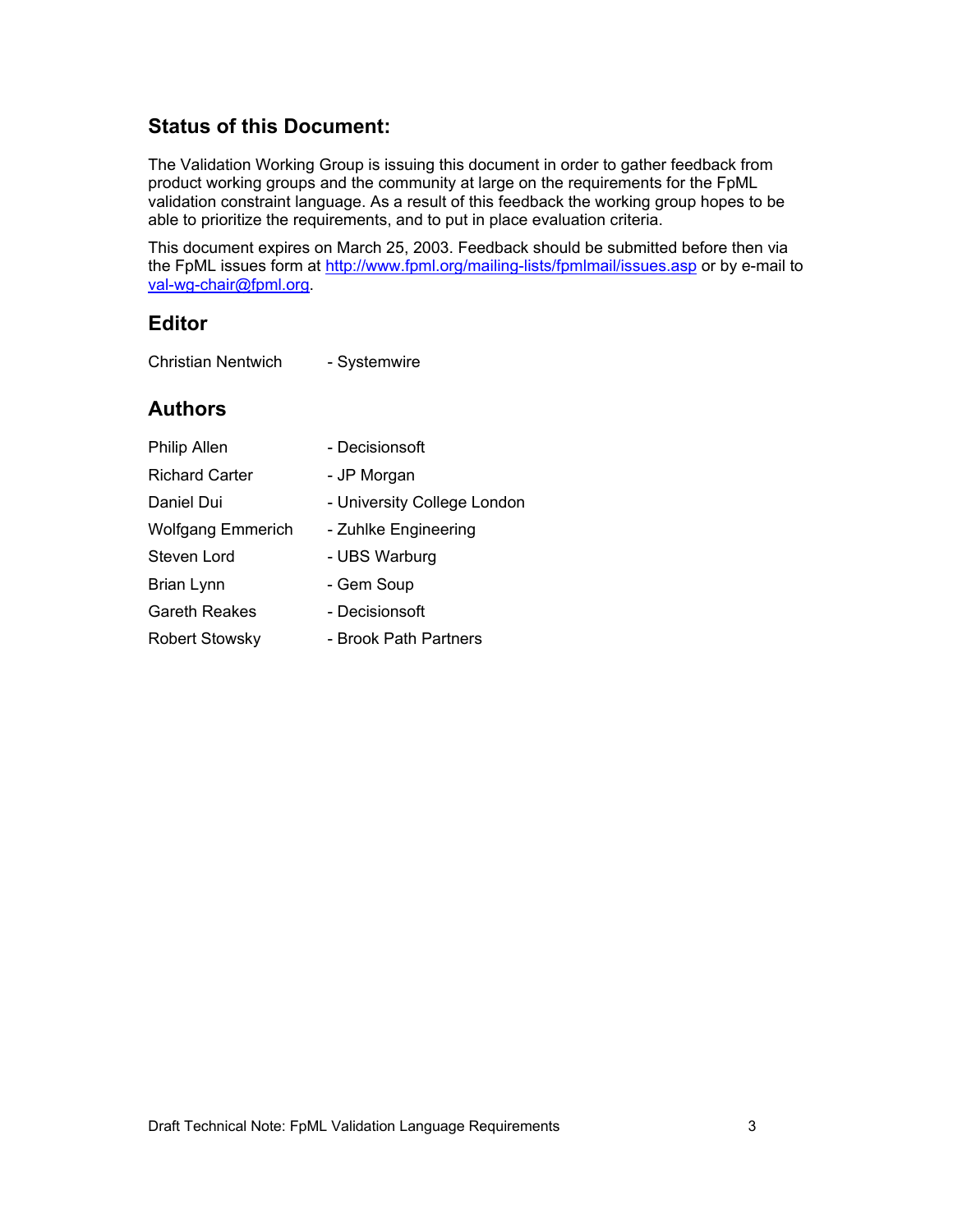## **1. Introduction**

By checking an FpML trade against a Schema or DTD we can determine whether its syntactic structure is valid. Unfortunately, syntactic validity cannot guarantee that a trade will be in any way meaningful, and FpML does not presently cover the needs for further validation. This includes syntactic validation that cannot be performed using XML Schemas or DTDs, for example co-constraints, more rigorous checks on the different product types to ensure that they are meaningful, and business-level validation that may be specific to a particular institution.

This document sets out the requirements for a validation language for FpML. This validation language has to fulfil two roles: a normative role in constraining FpML and defining what constitutes a meaningful trade; and an operational role in that constraints should be executable, or amenable to translation into an executable format. It is envisaged that a set of constraints will be published for each particular product type, for inclusion with each version of FpML. Institutions should then be able to specify which of these constraints they want in place on trades they are prepared to receive, and to give guarantees about the properties of trades that they are generating.

In the following we set out the high-level goals for the validation language, followed by a break-down of the requirements necessary to achieve the goals. The requirements are further divided into functional and non-functional sections, to distinguish requirements on features from requirements on intangible properties such as usability. The final section gives some more details on what kind of feedback we are seeking.

## **2. Goals**

*Goal 1.* FpML needs to supply validation rules with each version of FpML for community wide issues. The validation constraint language should facilitate this.

*Goal 2.* The validation language has an operational role. Institutions should be able to execute validation constraints written in the constraint language – this includes constraints supplied with FpML and internal constraints.

*Goal 3.* Validation should focus on semantic or business validation. It is assumed that XML parsers are used for XML syntax validation based on the FpML DTD/Schema (for both wellformedness checking and syntactic validation).

*Goal 4.* It must be possible to provide GUI tools to enable business analysts of institutions to formulate and update constraints.

## **3. Requirements**

|     | Ability to express different classes of constraints. The constraint language must be<br>expressive enough to handle a variety of constraint types.                           |
|-----|------------------------------------------------------------------------------------------------------------------------------------------------------------------------------|
| 1.1 | There should be convenient mechanisms for expressing the following two-element<br>co-constraints: existence-existence, value-existence, existence-value and value-<br>value. |
|     | Note: This reflects the observation that these types of constraints occur very<br>frequently.                                                                                |
| 1.2 | There must be a convenient mechanism for expressing foreign key reference<br>constraints.                                                                                    |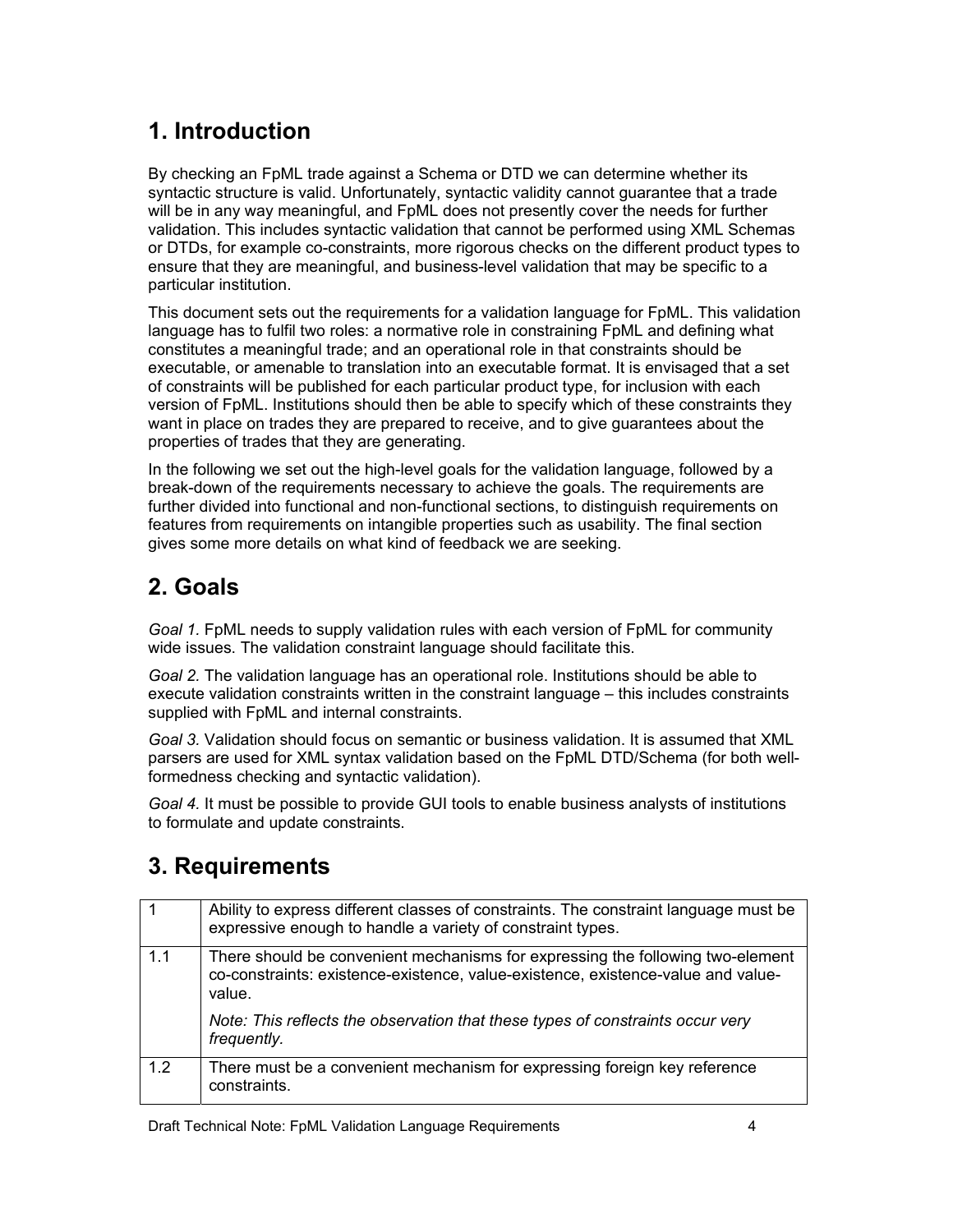| 1.3 | There must be a convenient mechanism for expressing uniqueness constraints.                                                                                                                                  |
|-----|--------------------------------------------------------------------------------------------------------------------------------------------------------------------------------------------------------------|
| 1.4 | The language must support FpML in the transition to XML Schema, by supporting<br>constraint types that cannot be expressed in DTDs, even though they may be<br>supported by XML Schema. (See also: 1.2, 1.3) |

| 2     | It must be possible to validate trades against external data sources. (See Goal 2)                                            |
|-------|-------------------------------------------------------------------------------------------------------------------------------|
| 2.1   | The constraint language must allow seamless referencing of external static data.                                              |
| 2.1.1 | The constraint language should be able to handle external data that is not<br>available in XML form.                          |
| 2.1.2 | The language should retain some degree of location transparency.                                                              |
|       | Notes: This is to avoid people having to rewrite their constraints when their data<br>sources move.                           |
| 2.2   | The constraint language must provide a call-out mechanism for referencing<br>dynamic data or data provided by legacy systems. |

| $\overline{3}$ | It must be possible to translate the constraints expressed in the language into an<br>executable format, or to provide an interpreter. (See Goal 2)                                                 |
|----------------|-----------------------------------------------------------------------------------------------------------------------------------------------------------------------------------------------------|
| 3.1            | The formalism chosen must be amenable to automated translation into an internal<br>representation of an execution engine.                                                                           |
| 3.2            | The translated constraints must be executed efficiently, so that between 100 and<br>300 constraints can be evaluated in a reasonable amount of time.                                                |
|                | Notes: These figures will need to be adjusted once we understand the scope of the<br>task better.                                                                                                   |
| 3.3            | It would be preferable to choose an XML encoding for the constraint language as<br>this would ease tool and compiler construction, and enable direct manipulation<br>through off-the-shelf editors. |

| l 4 | FpML builds on a number of data types, for example dates. It must be possible to<br>manipulate these data types efficiently. |
|-----|------------------------------------------------------------------------------------------------------------------------------|
|     | Note: This can be achieved through native data type support or a scripting<br>mechanism.                                     |

| l 5 | There needs to be a way of associating reporting data with constraints, to provide<br>diagnostic feedback in case of constraint violations. |
|-----|---------------------------------------------------------------------------------------------------------------------------------------------|
| 5.1 | Reports need to be presented in XML, to enable integration with the FpML<br>messaging architecture.                                         |

| Many FpML elements may appear in multiple locations. The language must                |
|---------------------------------------------------------------------------------------|
| facilitate the specification of constraints regardless of element location, to enable |
| reuse.                                                                                |
|                                                                                       |